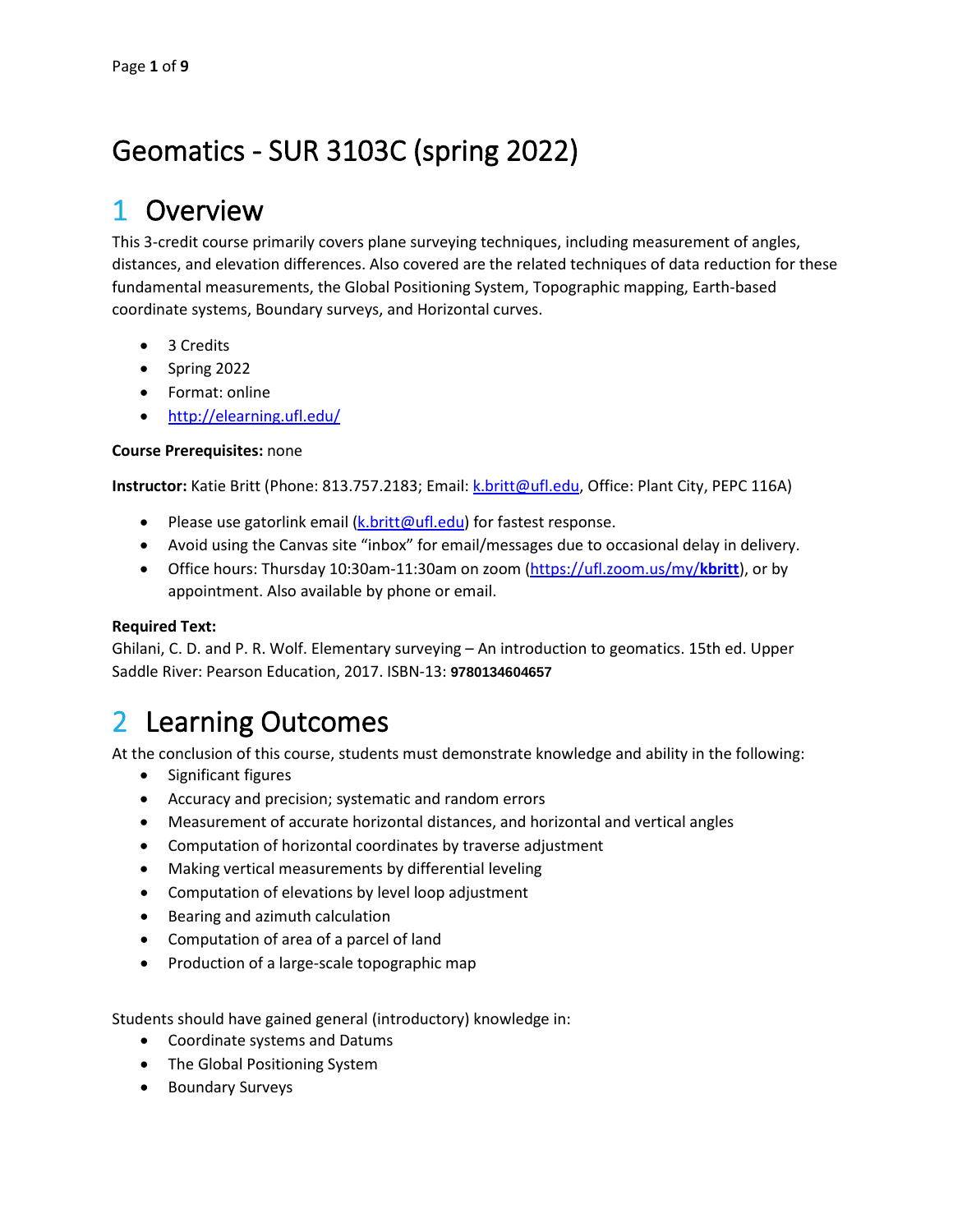- The US public land survey
- Horizontal circular curves

# 3 Course Logistics

This course consists of lecture videos that will be provided each week, and quizzes, homework assignments, and labs complement the lecture material. All course materials will be provided through the UF E-Learning Canvas site [\(https://elearning.ufl.edu/\)](https://elearning.ufl.edu/) on the course page. Office hours are available as needed via phone or Zoom (https://ufl.zoom.us/my/**kbritt**).

#### **Survey Mentor and Equipment Requirement**

Due to the distance format of this course*, each student is required to have access to a local survey mentor and survey equipment* (please have your mentor complete the UF Geomatics Mentor Form right away. The form is available it the associated assignment in canvas. Scan and submit the form via the Canvas assignment page). The survey mentor should be able to assist with labs, provide equipment, and demonstrate how to use survey equipment. A licensed surveyor is required. Students working in a survey office may use someone within the office. Also, students can inquire with local survey businesses or city, county, state or federal entities for a survey mentor. These entities may include water management districts, Army Corps of Engineers, or city/county government services (survey departments). *If a survey mentor cannot be found, please contact the instructor immediately*.

#### **Homeworks/Assignments**

All homeworks and other assignments, as well as "office" components of the labs are required to be completed individually. Office work includes calculations, computer drafting, and any similar activities not performed in the field.

#### **Quizzes and Final Exam**

All quizzes/exams will be administered via Honorlock, which requires a webcam. A practice quiz will be provided to ensure students have the correct setup. Students will be required to perform calculations for the quiz/exam. Quizzes and exams must be taken during their assigned times. Please see the schedule for quiz/exam dates. There is no provision for making up a missed quiz or the final exam. If you have a conflict, please notify the instructor prior to the quiz/exam. Leniency in rescheduling a quiz is dependent upon advanced notification and reason.

All quizzes and the final exam are closed notes and book. A calculator may be used, but not a programmable surveying calculator.

Quizzes will cover the subject material of the lectures, reading assignments, lab exercises, and homework problems. Some quizzes may contain more/less information based on lectures covered. The following list serves as a general guide:

Quiz 1 (lectures 1-6), Quiz 2 (lectures 7-11), Quiz 3 (lectures 12-18), Quiz 4 (lectures 19-25) See schedule for dates. Final Exam: cumulative (all lectures).

The final exam is scheduled for **April 27, 2022 between 12:30 pm and 11:30 pm.**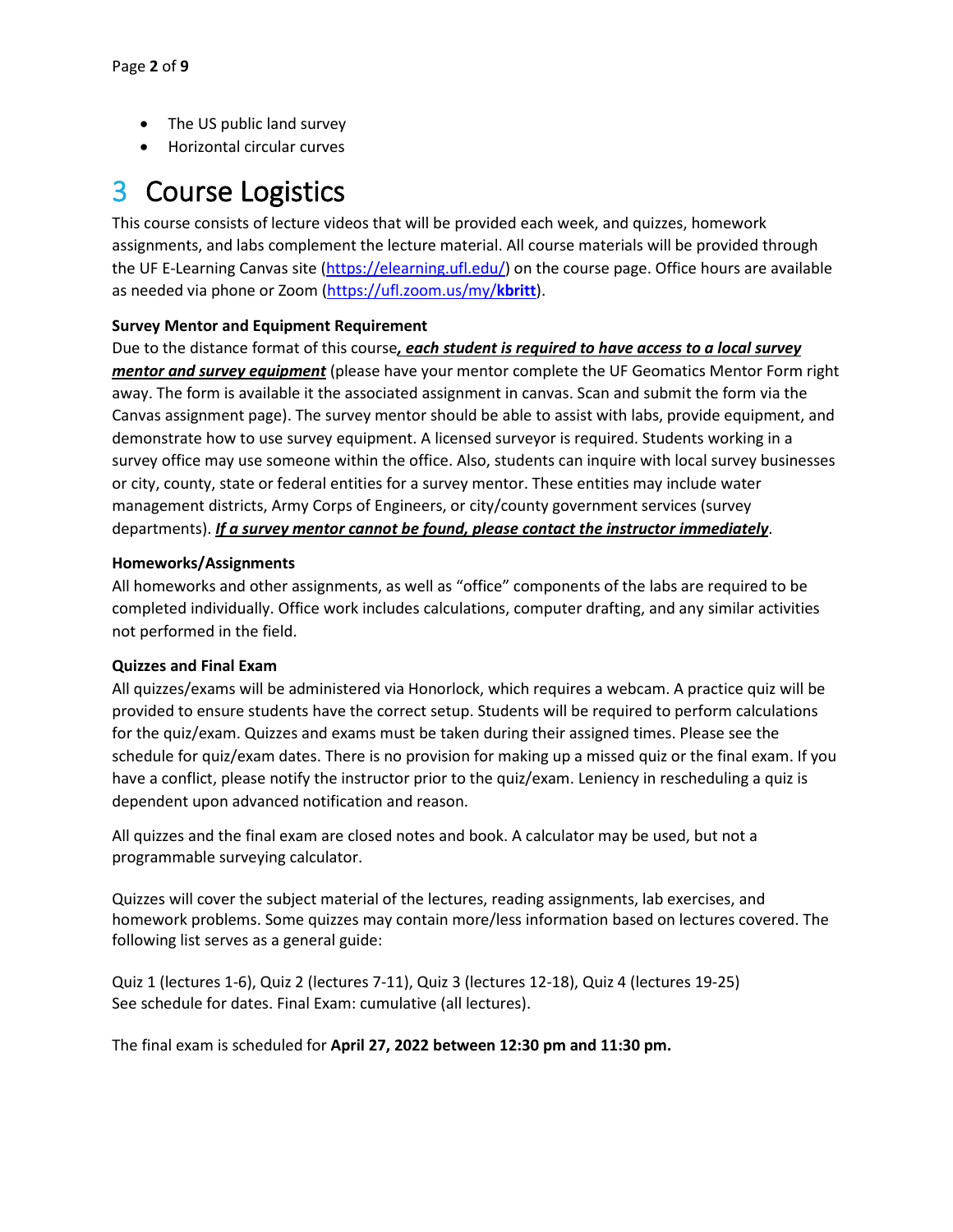#### **Labs**

Labs should be completed under the supervision of the survey mentor, who must fill out the provided form and have access to the appropriate equipment (see Agreement and Guidelines documents). An appropriate parcel site for field labs is also required **and will be approved by the instructor through a canvas assignment.** Approximately one lab should be completed per week, as scheduled to correspond to the lecture videos. Labs may be completed at any time during the assigned week, and lab field notes/deliverables and reports should be submitted by the associated deadlines.

#### **Technology Requirements:**

- A computer or mobile device with high-speed internet connection.
- A webcam, headset and/or microphone, and speakers.
- Latest version of web browser. Canvas supports only the two most recent versions of any given browser. [What browser am I using?](http://whatbrowser.org/)
- Installation of proctoring software may be required and will be provided if so.

**Synchronous online sessions may be recorded.** By sharing your video, screen, or audio during any synchronous online class sessions, you are consenting to being recorded for the benefit of students who cannot attend live as well as for class review during the current semester. If you have special circumstances or concerns about privacy, it is your responsibility to discuss it with your instructor.

| <b>Graded Item</b>             | <b>Description</b>                                     | <b>Points</b> |  |  |  |
|--------------------------------|--------------------------------------------------------|---------------|--|--|--|
| <b>Mentor Form</b>             | Signed by licensed surveyor agreeing to mentor you     | 20            |  |  |  |
| Parcel Plan                    | Approval of parcel layout                              | 10            |  |  |  |
| <b>Honorlock Practice Quiz</b> | Practice quiz to test Honorlock setup and requirements | 10            |  |  |  |
| Quizzes                        | 4 at 30 points each                                    | 120           |  |  |  |
| Homework                       |                                                        | 50            |  |  |  |
| <b>Trigonometry Review</b>     |                                                        | 15            |  |  |  |
| <b>Station Descriptions</b>    | Lab 1                                                  | 10            |  |  |  |
| General Lab work               | 9 labs at 25 points each                               | 225           |  |  |  |
| Lab reports                    | 12 at 5 points each                                    | 60            |  |  |  |
| <b>Topographic Mapping</b>     |                                                        | 60            |  |  |  |
| Field Book Note keeping        | Scans of field book required as appropriate            | 20            |  |  |  |
| Final Exam                     | 150                                                    |               |  |  |  |
| <b>Total Possible Points</b>   |                                                        |               |  |  |  |

## 3.1 Assignments & Deliverables

## 3.2 Grades & Grading Scale

**Final grades may be curves, but will be roughly based on the listed grading scale. Plus or minus grades will be assigned as appropriate.**

For information on current UF policies for assigning grade points, see <https://catalog.ufl.edu/ugrad/current/regulations/info/grades.aspx>

**Grading Scale (%)** A 90-100 B 80-89.99 C 70-79.99 D 60-69.99  $E < 60$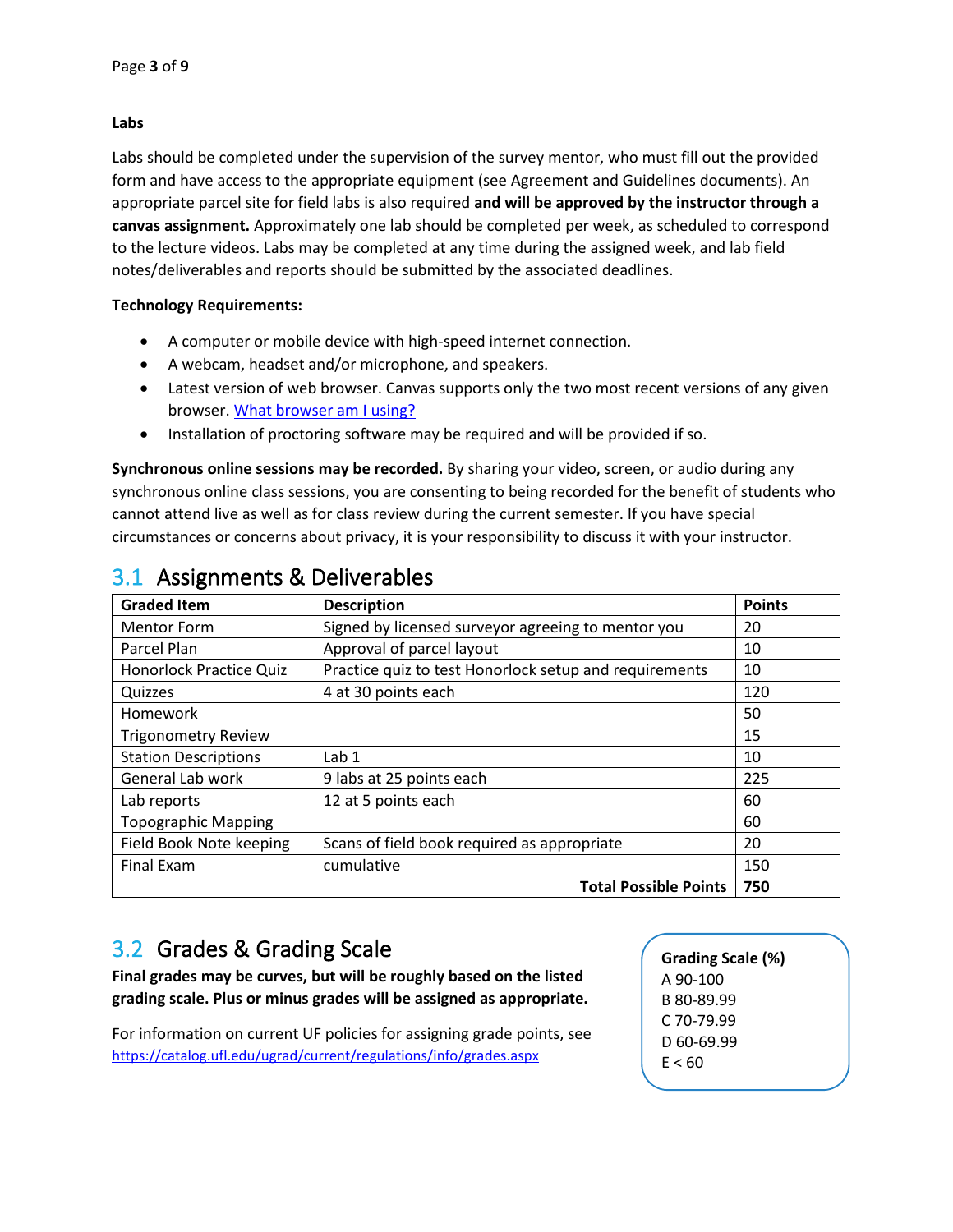## 4 Course Content

#### **Learning Modules**

Learning modules will contain the following content plus supplementary materials.

#### **SUR3103C – Lecture syllabus and reading assignments**

- Lec 1: Course introduction. Written field notes. Read: Chap 1 (all), Chap 2, sec 6 11.
- Lec 2: Units and significant figures. Chap 2, sec 15.
- Lec 3: Theory of errors in observations. Chap 3: Read sec. 1-8, Browse sec. 9-21.
- Lec 4: Distance measurement taping. Read: Chap 6, sec. 1-13.
- Lec 5: Intro to Leveling. Read: Chap 4 (all).
- Lec 6: Leveling procedures and computations. Read: Chap 5 (all).
- Lec 7: Taping corrections. Read: Chap 6, sec. 14-16.
- Lec 8: Electronic distance measurement. Read: Chap 6, sec. 17-25.
- Lec 9: Angles, Azimuths, and Bearings. Read: Chap 7, sec. 1-9.
- Lec 10: Compass readings. Total Stations. Read: Chap 7, sec. 10-16; Read Chap 8, sec. 1-6.
- Lec 11: Horizontal and vertical angle measurement. Read: Chap 8: sec. 7-22.
- Lec 12: Traversing. Read: Chap 9 (all).
- Lec 13: Traverse computations. Read: Chap 10, sec. 1-6.
- Lec 14-15: Traverse adjustment. Read: Chap 10: sec. 7-17.
- Lec 16: Area: coordinate and DMD methods. Read: Chap 12 (all).
- Lec 17-18: The Global Positioning System (GPS) Intro and Principles. Read: Chap 13 (all).
- Lec 19: GPS operations. Read: Chap 14, sec. 1-2; Browse: Chap 14 sec. 3-7. Browse Chap 15.
- Lec 20: Data collectors. Read Chap 2, sec. 12-15.
- Lec 21: Mapping surveys. Read Chap 17, sec. 1-10, 12-13.
- Lec 22: Interpreting and drawing contours (Review 17.5-17.8, 17.9.2).
- Lec 23: Mapping and AutoCAD intro. Read Chap 18 (all).
- Lec 24: Control surveys and Geodetic datums. Read: Chap 19 sec. 1 12, Browse sec. 13-14.
- Lec 25: State plane coordinates. Read: Chap 20 sec. 1-5, 8-8.1, 9-11; Browse rest of chapter.
- Lec 26: Boundary surveys. Read: Chap 21 (all).
- Lec 27: United States Public Land Survey System. Read: Chap 22 (all).
- Lec 28: United States Public Land Survey System (continued).
- Lec 29: Horizontal curves. Read: Chap 24: sec 1-4.

#### **SUR 3103C – Lab activities**

- Lab 1 Introduction and Station Descriptions
- Lab 2 Distances taping and pacing (general lab work)
- Lab 3 Leveling (general lab work)
- Lab 4 Distances EDM (Total station) (general lab work)
- Lab 5 Angle measurement (general lab work)
- Lab 6 (make-up lab work)
- Lab 7 Traverse adjustment (general lab work)
- Lab 8 GPS exercise (general lab work)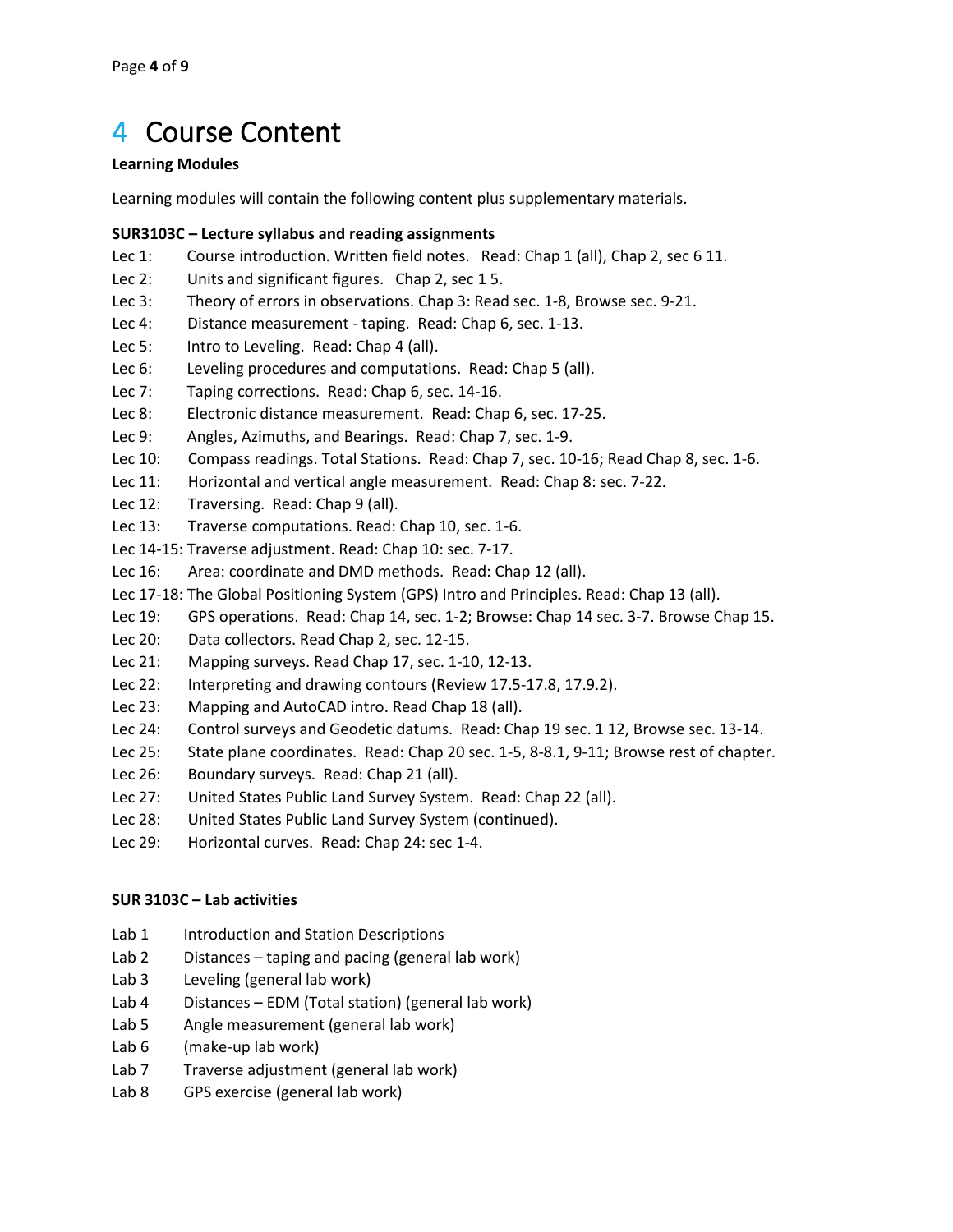- Lab 9 CAD exercise (general lab work)
- Lab 10 Planimetric mapping (general lab work)
- Lab 11 Contour mapping (general lab work)
- Lab 12 Map Drafting (Topographic Mapping)

| Monday                | Tuesday      | Wednesday                  | Thursday           | Friday             | Saturday | Sunday              |
|-----------------------|--------------|----------------------------|--------------------|--------------------|----------|---------------------|
|                       |              | 1/5                        | 1/6                | 1/7                | 1/8      | 1/9                 |
|                       |              | <b>UF 1st Day of Class</b> |                    |                    |          |                     |
|                       |              | Lecture 1, 2               |                    |                    |          |                     |
| 1/10                  | 1/11         | 1/12                       | 1/13               | 1/14               | 1/15     | 1/16                |
| Lecture 3, 4          |              | <b>Trig Rev Due</b>        |                    |                    |          | <b>Lab Prep Due</b> |
| 1/17                  | 1/18         | 1/19                       | 1/20               | 1/21               | 1/22     | 1/23                |
| Holiday - MLK         | Lecture 5, 6 |                            |                    |                    |          | Lab 1 Due           |
| 1/24                  | 1/25         | 1/26                       | 1/27               | 1/28               | 1/29     | 1/30                |
| Lecture 7, 8          |              | <b>HW 1 Due</b>            |                    |                    |          | Lab 2 Due           |
| 1/31                  | 2/1          | 2/2                        | 2/3                | 2/4                | 2/5      | 2/6                 |
| Lecture 9, 10         |              | Quiz 1                     |                    |                    |          | Lab 3 Due           |
| 2/7                   | 2/8          | 2/9                        | 2/10               | 2/11               | 2/12     | 2/13                |
| <b>Lecture 11, 12</b> |              |                            |                    |                    |          | Lab 4 Due           |
| 2/14                  | 2/15         | 2/16                       | 2/17               | 2/18               | 2/19     | 2/20                |
| Lecture 13, 14        |              | <b>HW 2 Due</b>            |                    |                    |          | Lab 5 Due           |
| 2/21                  | 2/22         | 2/23                       | 2/24               | 2/25               | 2/26     | 2/27                |
| Lecture 15, 16        |              | Quiz 2                     |                    |                    |          | Lab 6 Due (Makeup)  |
| 2/28                  | 3/1          | 3/2                        | 3/3                | 3/4                | 3/5      | 3/6                 |
| Lecture 17, 18        |              |                            |                    |                    |          | <b>Spring Break</b> |
| 3/7                   | 3/8          | 3/9                        | 3/10               | 3/11               | 3/12     | 3/13                |
|                       |              | Lab 7 Due                  |                    |                    |          |                     |
| 3/14                  | 3/15         | 3/16                       | 3/17               | 3/18               | 3/19     | 3/20                |
| Lecture 19, 20        |              | <b>HW3Due</b>              |                    |                    |          | Lab 8 Due           |
| 3/21                  | 3/22         | 3/23                       | 3/24               | 3/25               | 3/26     | 3/27                |
| Lecture 21, 22        |              | Quiz 3                     |                    |                    |          | Lab 9 Due           |
| 3/28                  | 3/29         | 3/30                       | 3/31               | 4/1                | 4/2      | 4/3                 |
| Lecture 23, 24        |              |                            |                    |                    |          | Lab 10 Due          |
| 4/4                   | 4/5          | 4/6                        | 4/7                | 4/8                | 4/9      | 4/10                |
| Lecture 25, 26        |              | <b>HW 4 Due</b>            |                    |                    |          | Lab 11 Due          |
| 4/11                  | 4/12         | 4/13                       | 4/14               | 4/15               | 4/16     | 4/17                |
| Lecture 27, 28        |              | Quiz 4                     |                    |                    |          | Lab 12 Due          |
| 4/18                  | 4/19         | 4/20                       | 4/21               | 4/22               | 4/23     | 4/24                |
| Lecture 29            |              | <b>HW 5 Due</b>            | <b>Reading Day</b> | <b>Reading Day</b> |          |                     |
| 4/25                  | 4/26         | 4/27                       | 4/28               | 4/29               |          |                     |
|                       |              | <b>EXAM</b>                |                    |                    |          |                     |

Note that lectures are available for more than the full week and can be completed at the student's pace, but should be completed taking quiz, exam, and lab work dates into consideration. Lab field work may be completed during the previous week, with the deliverables and report due on the dates noted. **Quizzes and the exam must be completed on the designated day.**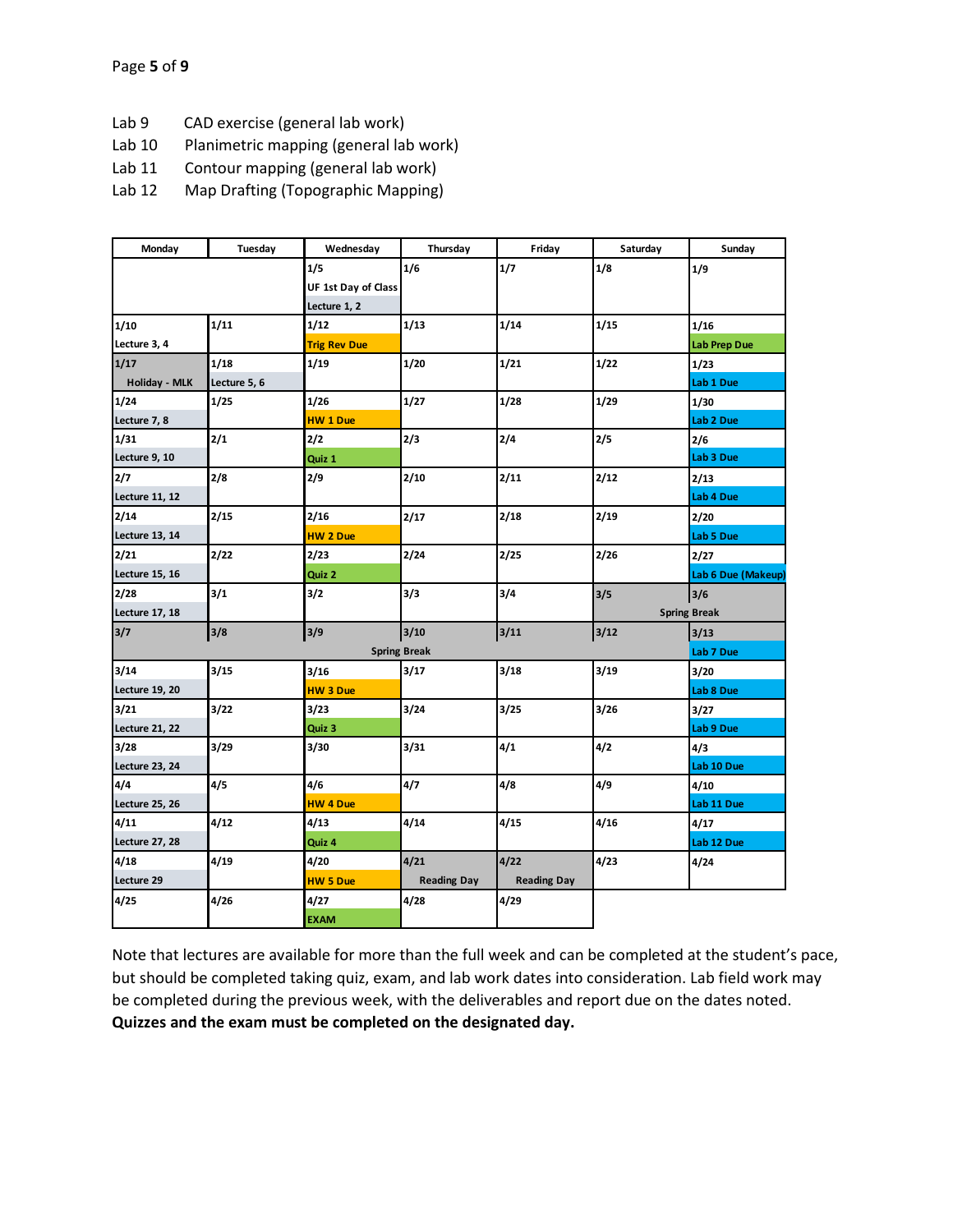## 5 Policies and Requirements

This syllabus represents current plans and objectives for this course. As the semester progresses, changes may need to be made to accommodate timing, logistics, or to enhance learning. Such changes, communicated clearly, are not unusual and should be expected.

### 5.1 Late Submissions & Make-up Requests

It is the responsibility of the student to access on-line lectures, readings, quizzes, and exams and to maintain satisfactory progress in the course.

Computer or other hardware failures, except failure of the UF e-Learning system, will not excuse students for missing assignments. Any late submissions due to technical issues MUST be accompanied by the ticket number received from the Helpdesk when the problem was reported to them. The ticket number will document the time and date of the problem. You MUST e-mail your instructor within 24 hours of the technical difficulty if you wish to request consideration.

For computer, software compatibility, or access problems call the HELP DESK phone number—352-392- HELP = 352- 392-4357 (option 2).

Requirements for class attendance and make-up exams, assignments and other work are consistent with university policies that can be found at: [https://catalog.ufl.edu/ugrad/current/regulations/info/attendance.aspx.](https://catalog.ufl.edu/ugrad/current/regulations/info/attendance.aspx)

### 5.2 Communication Courtesy and Professionalism

Just as in any professional environment, meaningful and constructive dialogue is expected in this class and requires a degree of mutual respect, willingness to listen, and tolerance of opposing points of view. **Respect for individual differences and alternative viewpoints will be maintained in this class at all times.** All members of the class are expected to follow rules of common courtesy, decency, and civility in all interactions. Failure to do so will not be tolerated and may result in loss of participation points and/or referral to the Dean of Students' Office.

### 5.3 Semester Evaluation Process

Student assessment of instruction is an important part of efforts to improve teaching and learning.

**At approximately the mid-point of the semester**, the School of Forest Resources & Conservation will request anonymous feedback on student satisfaction on various aspects of this course. These surveys will be sent out through Canvas and are not required, but encouraged. This is not the UF Faculty Evaluation!

**At the end of the semester**, students are expected to provide professional and respectful feedback on the quality of instruction in this course by completing course evaluations online via GatorEvals. Guidance on how to give feedback in a professional and respectful manner is available at [https://gatorevals.aa.ufl.edu/students/.](https://gatorevals.aa.ufl.edu/students/) Students will be notified when the evaluation period opens, and can complete evaluations through the email they receive from GatorEvals, in their Canvas course menu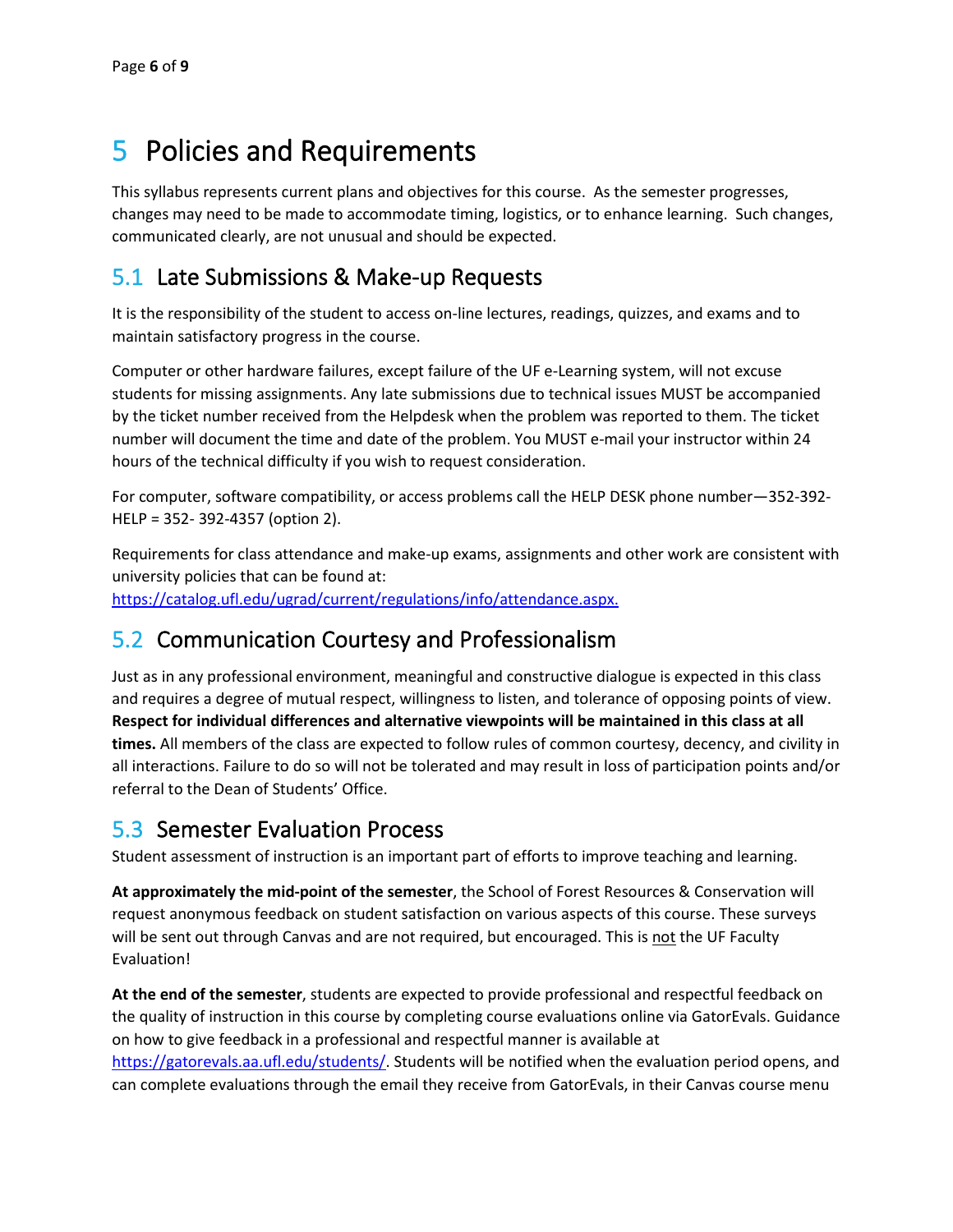under GatorEvals, or vi[a https://ufl.bluera.com/ufl/.](https://ufl.bluera.com/ufl/) Summaries of course evaluation results are available to students at [https://gatorevals.aa.ufl.edu/public-results/.](https://gatorevals.aa.ufl.edu/public-results/)

### 5.4 Netiquette: Communication Courtesy

All members of the class are expected to follow rules of common courtesy in all email messages, threaded discussions and chats. Failure to do so may result in loss of participation points and/or referral to the Dean of Students' Office[. http://teach.ufl.edu/docs/NetiquetteGuideforOnlineCourses.pdf](http://teach.ufl.edu/docs/NetiquetteGuideforOnlineCourses.pdf)

Please include the course code (SUR 3103C) in the subject line of emails.

### 5.5 Academic Honesty Policy

As a student at the University of Florida, you have committed yourself to uphold the Honor Code, which includes the following pledge: *"We, the members of the University of Florida community, pledge to hold ourselves and our peers to the highest standards of honesty and integrity.*"

You are expected to exhibit behavior consistent with this commitment to the UF academic community, and on all work submitted for credit at the University of Florida, the following pledge is either required or implied*: "On my honor, I have neither given nor received unauthorized aid in doing this assignment."*

It is assumed that you will complete all work independently in each course unless them instructor provides explicit permission for you to collaborate on course tasks (e.g. assignments, papers, quizzes, exams). Furthermore, as part of your obligation to uphold the Honor Code, you should report any condition that facilitates academic misconduct or appropriate personnel. It is your individual responsibility to know and comply with all university policies and procedures regarding academic integrity and the Student Honor Code. Violations of the Honor Code at the University of Florida will not be tolerated.

Violations will be reported to the Dean of Students Office for consideration of disciplinary action. For more information regarding the Student Honor Code, please see: [http://www.dso.ufl.edu/sccr/process/student-conduct-honor-code.](http://www.dso.ufl.edu/sccr/process/student-conduct-honor-code)

### **5.6 Inclusive Learning Environment**

This course embraces the University of Florida's Non-Discrimination Policy, which reads,

*The University shall actively promote equal opportunity policies and practices conforming to laws against discrimination. The University is committed to non-discrimination with respect to race, creed, color, religion, age, disability, sex, sexual orientation, gender identity and expression, marital status, national origin, political opinions or affiliations, genetic information and veteran status as protected under the Vietnam Era Veterans' Readjustment Assistance Act.*

If you have questions or concerns about your rights and responsibilities for inclusive learning environment, please see the instructor or refer to the Office of Multicultural & Diversity Affairs website: [http://multicultural.ufl.edu.](http://multicultural.ufl.edu/)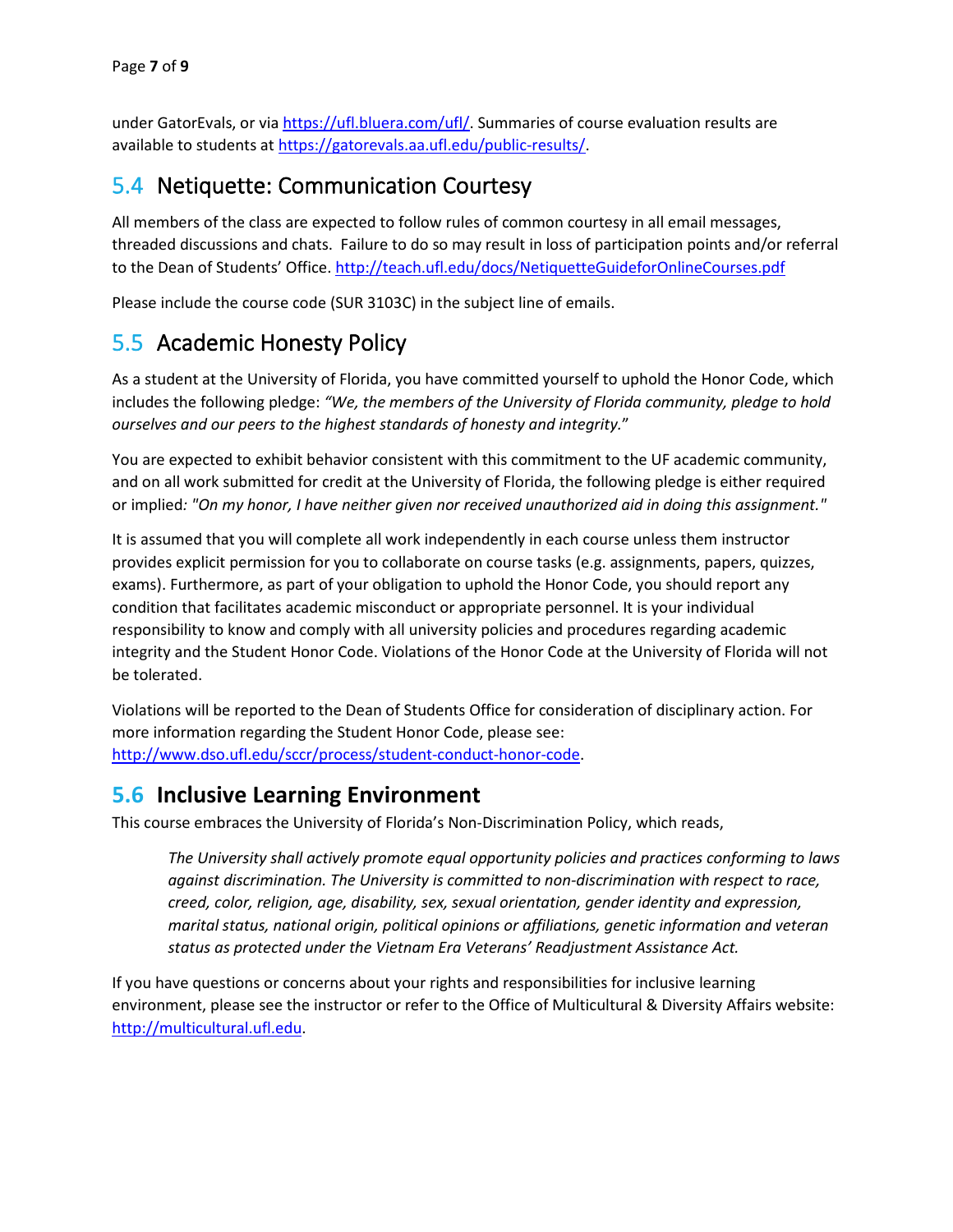### **5.7 Services for Students with Disabilities:**

The Disability Resource Center coordinates the needed accommodations of students with disabilities. This includes registering disabilities, recommending academic accommodations within the classroom, accessing special adaptive computer equipment, providing interpretation services and mediating faculty-student disability related issues. Students requesting classroom accommodation must first register with the Dean of Students Office. The Dean of Students Office will provide documentation to the student who must then provide this documentation to the Instructor when requesting accommodation. 0001 Reid Hall, 352-392-8565, [www.dso.ufl.edu/drc/.](http://www.dso.ufl.edu/drc/)

### 5.8 Software Use

All faculty, staff and students of the university are required and expected to obey the laws and legal agreements governing software use. Failure to do so can lead to monetary damages and/or criminal penalties for the individual violator. Because such violations are also against university policies and rules, disciplinary action will be taken as appropriate.

Students are allowed to record video or audio of class lectures. However, the purposes for which these recordings may be used are strictly controlled. The only allowable purposes are (1) for personal educational use, (2) in connection with a complaint to the university, or (3) as evidence in, or in preparation for, a criminal or civil proceeding. All other purposes are prohibited. Specifically, students may not publish recorded lectures without the written consent of the instructor.

A "class lecture" is an educational presentation intended to inform or teach enrolled students about a particular subject, including any instructor-led discussions that form part of the presentation, and delivered by any instructor hired or appointed by the University, or by a guest instructor, as part of a University of Florida course. A class lecture does not include lab sessions, student presentations, clinical presentations such as patient history, academic exercises involving solely student participation, assessments (quizzes, tests, exams), field trips, private conversations between students in the class or between a student and the faculty or lecturer during a class session.

Publication without permission of the instructor is prohibited. To "publish" means to share, transmit, circulate, distribute, or provide access to a recording, regardless of format or medium, to another person (or persons), including but not limited to another student within the same class section. Additionally, a recording, or transcript of a recording, is considered published if it is posted on or uploaded to, in whole or in part, any media platform, including but not limited to social media, book, magazine, newspaper, leaflet, or third party note/tutoring services. A student who publishes a recording without written consent may be subject to a civil cause of action instituted by a person injured by the publication and/or discipline under UF Regulation 4.040 Student Honor Code and Student Conduct Code.

## **6 Campus Helping Resources**

For issues with technical difficulties for e-learning in Canvas, please post your question to the Technical Help Discussion in your course, or contact the UF Help Desk at:

- [Learning-support@ufl.edu](mailto:Learning-support@ufl.edu) | (352) 392-HELP select option 2 | [http://elearning.ufl.edu](http://elearning.ufl.edu/)
- Library Help Desk support<http://cms.uflib.ufl.edu/ask>